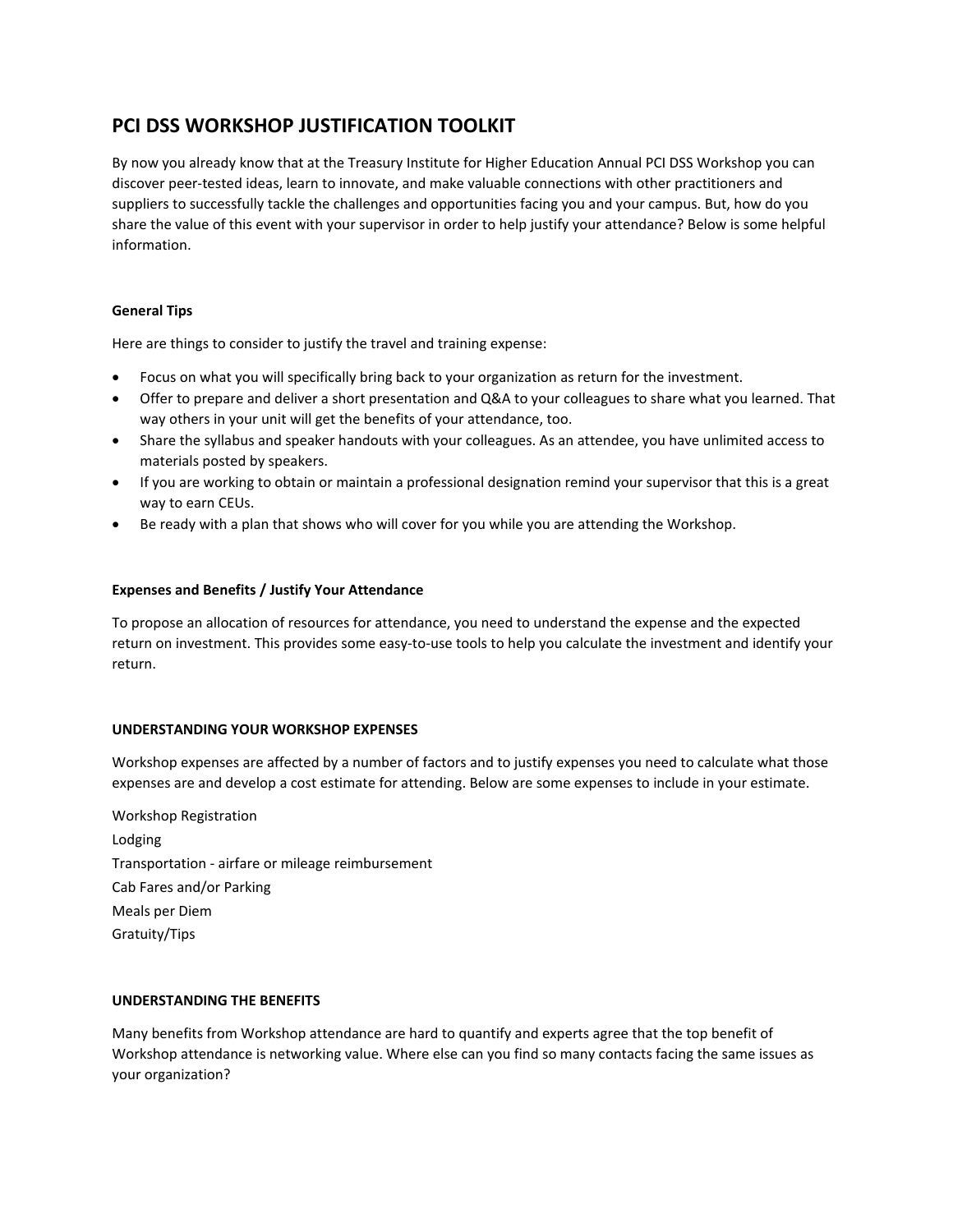When you propose the Workshop for approval, it's best to focus on what you will specifically bring back to the organization as payback for the investment. Examples are listed below.

Session content. List sessions that have particular relevance to your work. These sessions might identify tools, technologies or processes.

Vendor contacts. Identify vendors you wish to meet with to discuss products or technologies you use or are evaluating for future purchase.

Best practices. List sessions that will discuss best practices used in the industry.

Training. Identify sessions designed to learn a special skill and/or help you overcome current or future challenges?

#### **QUANTIFYING THE BENEFITS**

To effectively justify the Workshop, you need to clearly articulate the connection between your organization's knowledge requirements and the Workshop program. Do not assume that your manager will be able to automatically make those distinctions. Below are some Workshop benefits to include in your proposal.

- Networking Opportunities
- Discuss Industry Trends
- Learn Best Practices
- Discover Current Technologies
- Future Technology Exploration
- Discuss Current Processes
- Future Process Exploration
- Meet Current and Future Vendors
- Teambuilding
- Continuing Education Credit

#### **CONCLUSION**

Provide the specific knowledge benefits and expenses your manager needs to decide the value of your proposal for attending the Workshop. Express your desire to learn more about the industry and grow in your profession.

## **Justification Letter**

## **LETTER TO SUPERVISOR**

Below, you'll find a "justification letter" template — a letter to your supervisor explaining all of the benefits you'll get from attending the Treasury Institute for Higher Education PCI Workshop, how they will make you a better employee, and help advance your organization.

This general template will get you started while allowing you to customize it to you and your organization's particular needs.